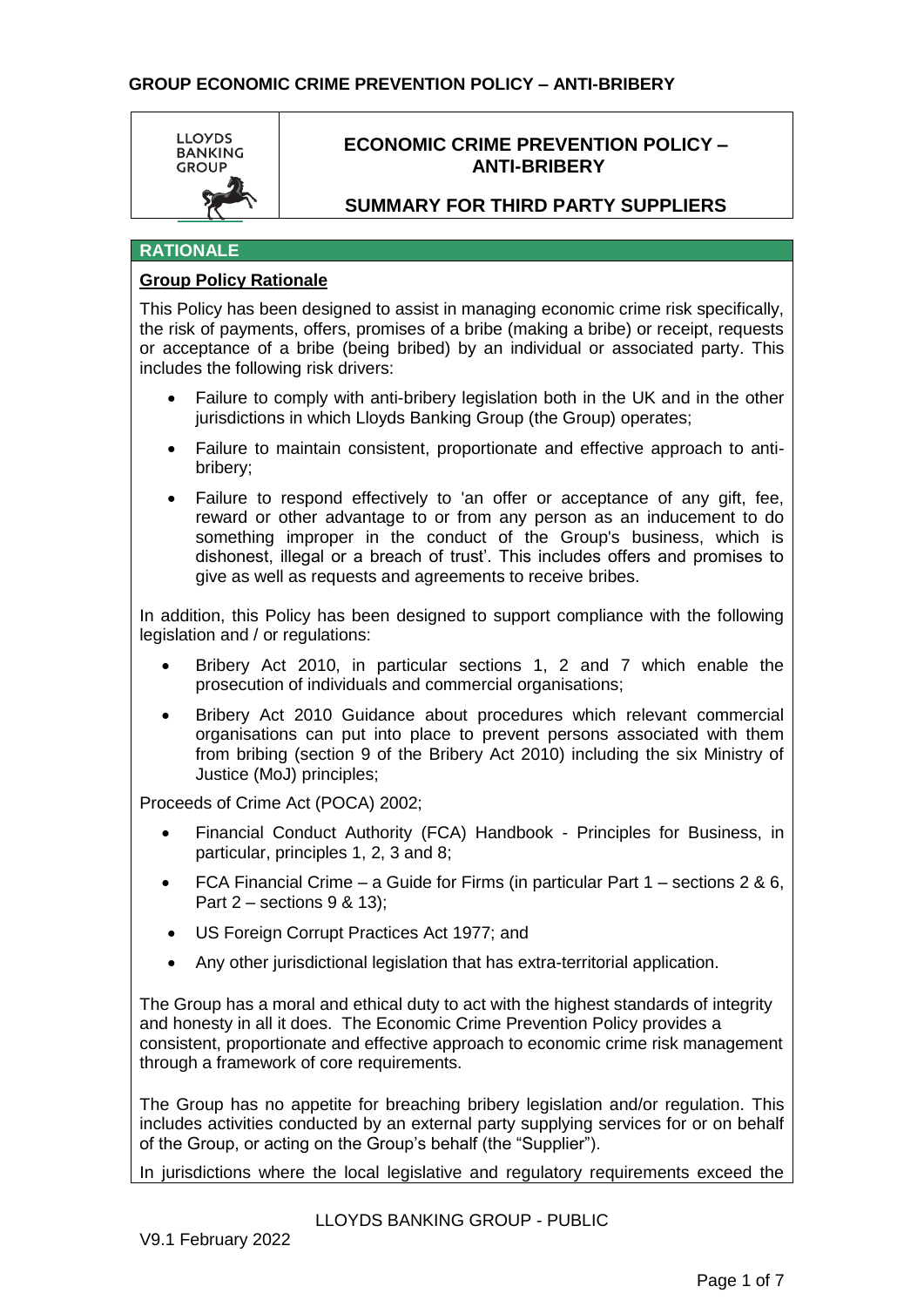requirements set out in this document, the Supplier must comply with any higher standards.

# **Customer Impact**

The Group's vision is to be the best bank for customers. The Economic Crime Prevention Policy supports this vision and the aim of providing investors with strong, stable and sustainable returns by:

- Complying with legal and regulatory requirements;
- Understanding the Group's risk appetite;
- Implementing internal processes and controls including appropriate risk assessment to mitigate the risk of bribery; and
- Receiving adequate training and thereby understanding how to act in an ethical manner.

# **SCOPE**

This third-party version of the Policy applies to suppliers where it has been identified that the Group Policy applies to the provision of their goods and or services.

# **MANDATORY REQUIREMENTS – GENERAL**

#### **Principal prohibition**

The Supplier, and anyone engaged by the Supplier to act for or on behalf of the Group, **must not**:

- a. offer, promise, give, request, agree to receive or accept a bribe; or
- b. do anything to circumvent controls in place to deter, prevent or detect bribery.

## **Required procedures**

In order to comply with legislative requirements, the Group's approach to managing the risk of bribery is informed by the six core principles contained in the UK Ministry of Justice Guidance issued under Section 9 of the UK Bribery Act 2010.

The Supplier must ensure that in respect of the activities carried out for or on behalf of the Group, it operates policies and procedures (including controls, processes and operations) designed to manage the risk of bribery, which are:

- proportionate to the bribery risk (as identified through a risk assessment exercise);
- appropriate and relevant for the type of business;
- communicated to relevant parties (internal and external), including the Group;
- documented in a clear comprehensible manner and accessible to all relevant persons; and
- reviewed regularly to ensure they remain up-to-date and reflect current practice.

#### **Prevention of Corruption**

Corruption is defined as the abuse of entrusted power for private gain and is a term used to describe a wide range of financial misconduct.

The Group has zero appetite for acts of corruption committed by colleagues, customers or suppliers. Any incidents or potential incidents of corruption (by employees of the Supplier or any other persons who will perform services on behalf of the Group) must be reported in accordance with the reporting requirements of this and any related policies that deal with activities that fall under the definition of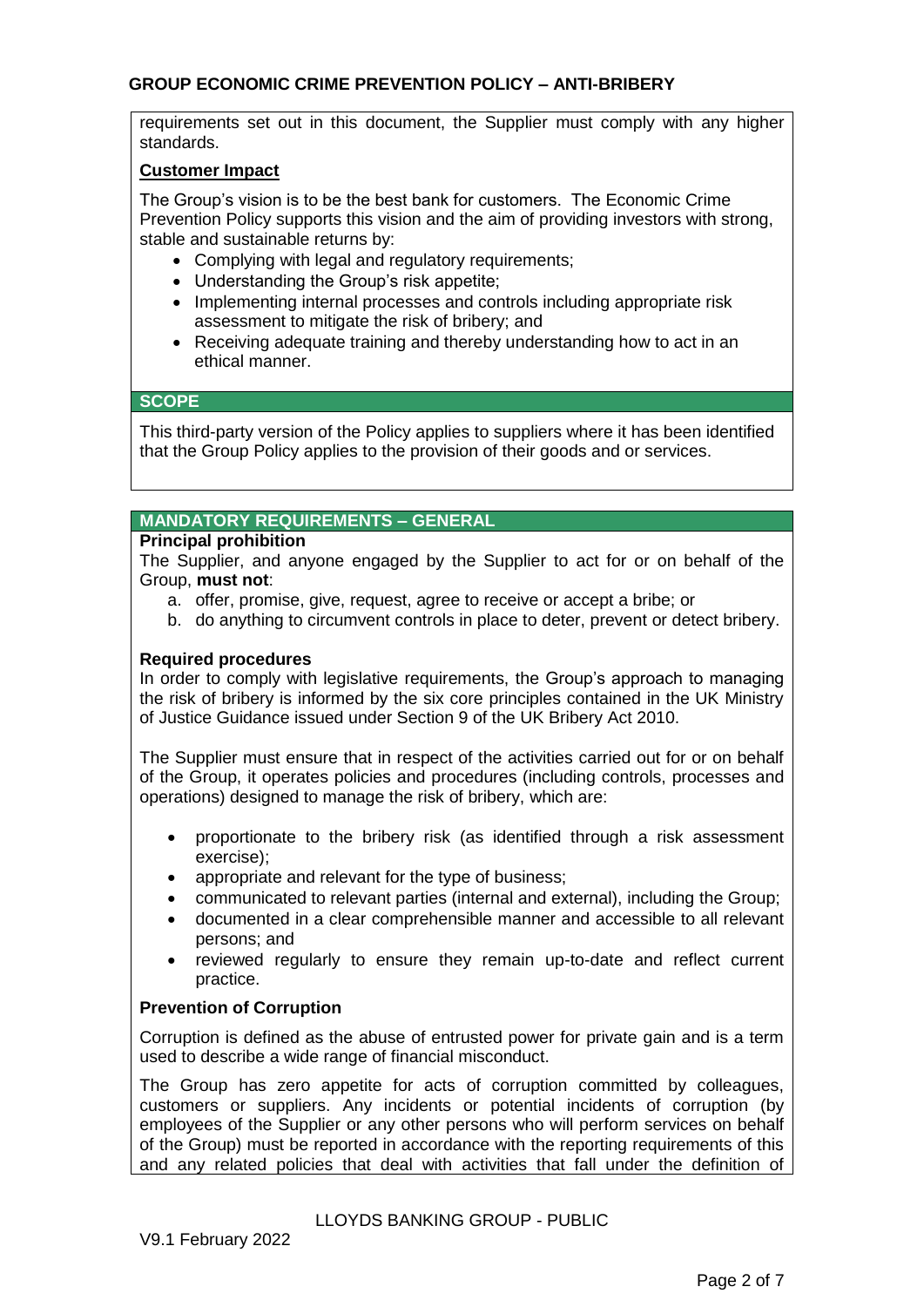corruption.

Dealings with Public Officials may pose a greater corruption risk due to their position and status. Under section 6 of the Bribery Act 2010 it is a specific offence to bribe a foreign public official. Suppliers must, when dealing with **any** Public Official, ensure that appropriate steps are taken to minimise the bribery and corruption risks associated with relationships of this nature.

# **Top Level Commitment**

Effective top level commitment allows an organisation to drive an appropriate and effective anti-bribery culture. Suppliers may consider appointing a nominated individual(s) with technical expertise and professional credibility to be responsible for the management of anti-bribery risk in a similar manner to the structure utilised within the Group.

## **Threat and Risk Assessment**

The purpose of a risk assessment is to allow the supplier to identify and mitigate bribery risks associated with the conduct of their business.

The supplier must undertake a regular anti-bribery risk assessment in order to identify and mitigate the bribery risks associated with the conduct of its business.

The supplier must ensure that all risks identified are managed and mitigated by the application of its anti-bribery controls.

## **Due diligence**

The purpose of due diligence is to identify and mitigate the risk that a bribe is offered to obtain or retain business relating to the Group, or an advantage in the conduct of the Group or the supplier's business.

The supplier must complete risk-based anti-bribery due diligence on persons (including individuals and incorporated or unincorporated bodies) who will perform services for or on behalf of the Group which is appropriate and relevant to such services. Further guidance on risk-based due diligence can be obtained from your supplier manager if required.

In determining whether a person is acting for or on behalf of the Group, the supplier must consider the nature of the activity being undertaken. As a minimum, an agent, subsidiary or any other person obtaining, retaining or conducting business on behalf of the Group must be subject to due diligence.

The supplier must, as part of their due diligence activities, identify all directors and perform appropriate additional checks to ascertain whether or not any of the directors are public officials and/or politically exposed persons (PEPs). Where the nature of the services provided and the involvement of public officials and/or PEPs leads to an increase in bribery risks, further guidance must be sought from your supplier manager.

#### **Due diligence for employees**

The supplier must assess the need for, and extent of, ongoing due diligence for persons engaged by it to identify and mitigate bribery risks.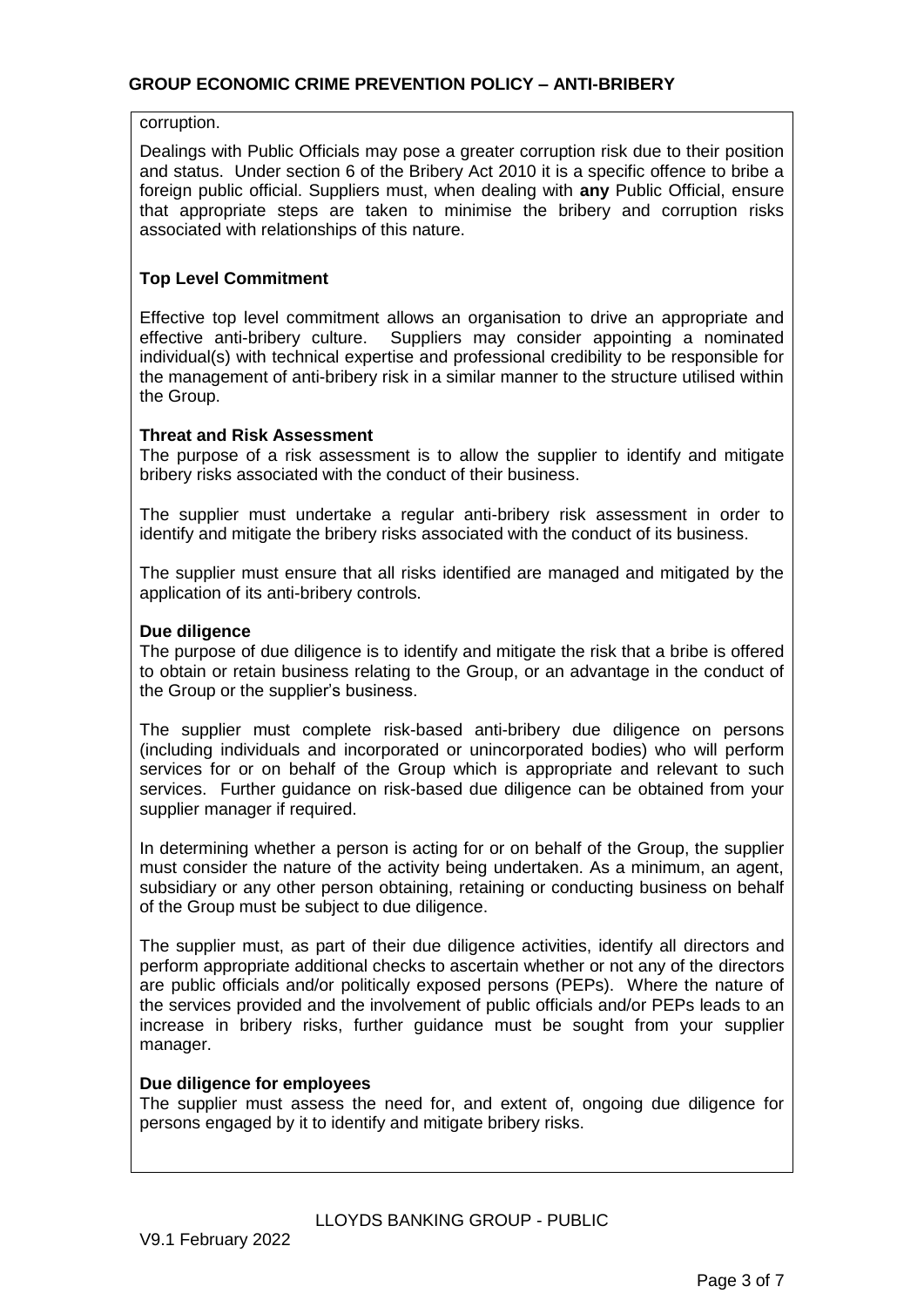## **Monitoring and Review**

The supplier must ensure that arrangements are in place to monitor regularly the continued adequacy and effectiveness of processes, systems and controls in order to assess compliance with this document. This will include any assurance, oversight and/or audit reviews.

Where deficiencies are identified, suppliers must resolve them without delay, escalate to the Group where appropriate and monitor thereafter to identify and prevent any recurrence.

## **Gifts, Entertainment & Hospitality**

The supplier must not offer, either personally or on behalf of the Group, gifts, entertainment and hospitality (GEH) intended to unduly influence a decision-maker, supplier or customer in order to gain or retain business on behalf of the Group.

Suppliers must perform analysis of GEH records to ensure that any GEH offered or received is proportionate and relevant to both an individual's role and the relationship between the supplier and the offeror or recipient of the GEH.

When analysing GEH, suppliers need to be aware of the following "Red Flags" and must escalate any instances where any or all of these factors are present:

- Anomalies or 'out of Policy' GEH offered or received;
- The timing of the offer or receipt of GEH in relation to contract or other related negotiations; and
- Any GEH that has not been recorded and/or reported.

#### **Charitable Donations**

The supplier must not make any donations to charities for or on behalf of the Group.

#### **Political Donations**

The supplier must not make any political donations for or on behalf of the Group.

#### **Facilitation Payments**

Facilitation payments are illegal under UK law. A facilitation payment is a payment which is made to expedite or secure the performance of a routine non-discretionary action, such as processing papers, issuing permits, and other actions by a person which they are already bound to perform.

Facilitation payments which relate in any way to the services provided to Lloyds Banking Group are prohibited. In exceptional circumstances of duress (only where there is a threat to life, limb or liberty) facilitation payments may have to be made. Where possible, prior approval from the Group must be obtained. In any event, all such facilitation payments must be reported to the Group immediately.

The supplier must ensure that:

- the risk of facilitation payments which relate in any way to the services provided to the Group being requested is included in their risk assessment;
- all requests for such facilitation payments are reported to the Group;
- suitable procedures to mitigate the risk are in place where there is a likelihood that facilitation payments will be requested (e.g. in certain jurisdictions). These procedures must include specific training for individuals who may have to manage such requests; and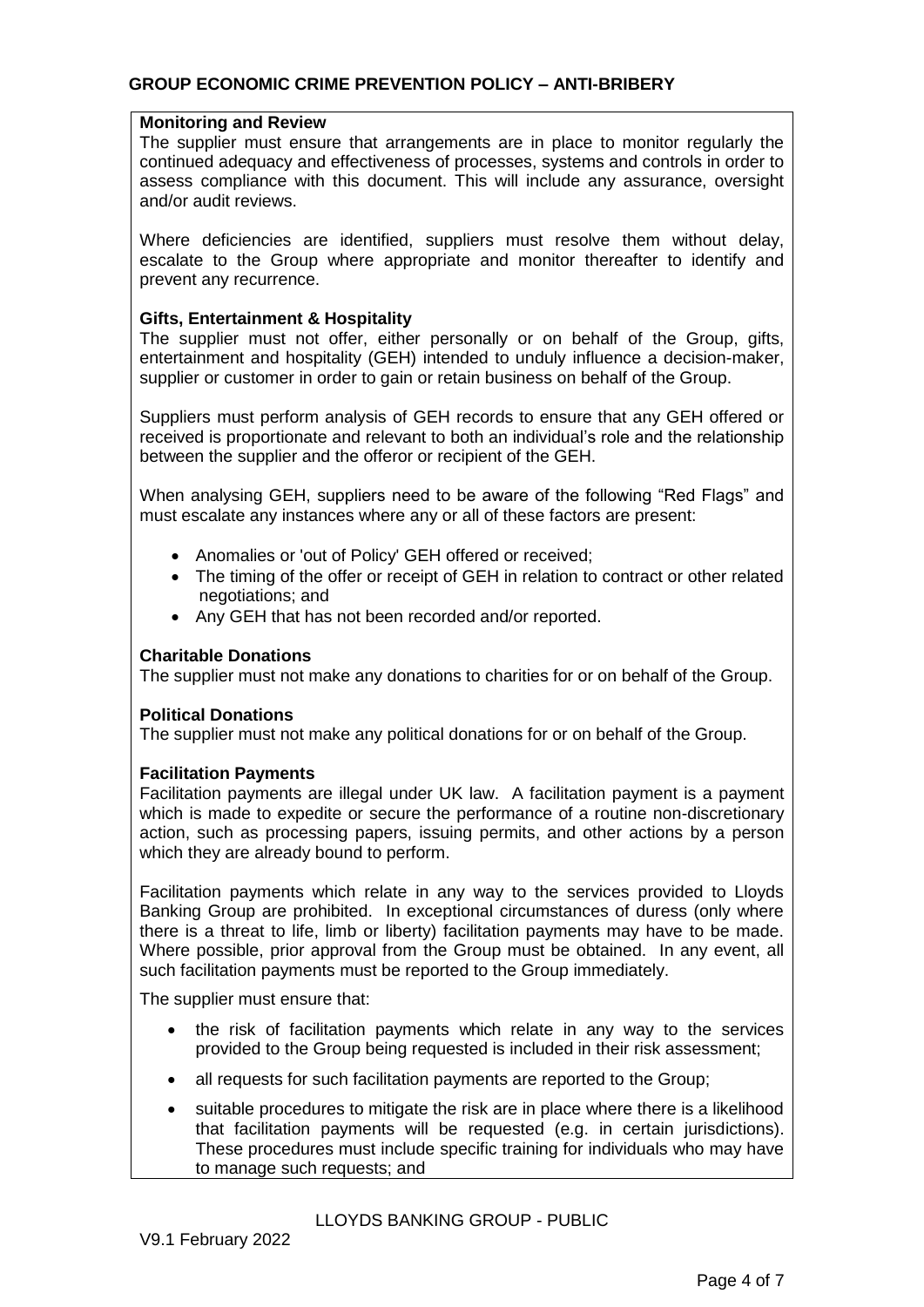all those acting for or on behalf of the Group are aware of their responsibilities in respect of facilitation payments even where these are declined or refused.

## **Reporting**

The supplier must ensure that all persons engaged by it are aware of routes to report instances of suspected bribery or attempted bribery.

To the extent permitted under applicable law, the supplier will, as soon as is reasonably practicable, notify the Group in the event that a person acting on its or the Group's behalf is suspected of bribery or corrupt practices. The supplier will promptly notify the Group if the supplier, or any person engaged by it, is prosecuted, charged with or convicted of any bribery-related offence.

## **Record Keeping**

The supplier must retain all records (electronic and paper, and including relevant training records) in line with the requirements found in the Group Data Third Party Policy

## **Training**

The supplier should ensure that all employees complete anti-bribery training and awareness activities appropriate to both their individual roles and the level of bribery risk associated with the role.

Where employees are identified as working in roles considered high risk for bribery risks role specific training should be considered to ensure that employees are aware as to the increased bribery risks associated with their roles.

| <b>KEY CONTROLS</b>                                                                                                                 |                                                                                                                                                                                                                                                                                                                                                                                                                                                                                 |                                                                                           |  |  |
|-------------------------------------------------------------------------------------------------------------------------------------|---------------------------------------------------------------------------------------------------------------------------------------------------------------------------------------------------------------------------------------------------------------------------------------------------------------------------------------------------------------------------------------------------------------------------------------------------------------------------------|-------------------------------------------------------------------------------------------|--|--|
| <b>Control Title</b>                                                                                                                | <b>Control Description</b>                                                                                                                                                                                                                                                                                                                                                                                                                                                      | <b>Frequency</b>                                                                          |  |  |
| <b>Anti-Bribery</b><br><b>Training</b><br><b>Third Party Suppliers</b><br>must ensure that all<br>staff (new and<br>existing staff) | Anti-Bribery training program in<br>1.<br>place.                                                                                                                                                                                                                                                                                                                                                                                                                                | Annual review or<br>$1_{-}$<br>any changes in<br>appliable<br>regulation/legisla<br>tion. |  |  |
| complete Anti-<br>Bribery Training.                                                                                                 | Management information:<br>2.<br>Number of staff expected to<br>complete annual training;<br>Number of staff who have<br>completed annual training;<br>Number of new staff expected<br>to complete training before<br>undertaking any activity on<br>behalf of the Group;<br>Number of new staff who have<br>completed training before<br>undertaking any activity on<br>behalf of the Group;<br>Ensure evidence is available<br>upon request by the Group<br>supplier manager. | Annually<br>2.                                                                            |  |  |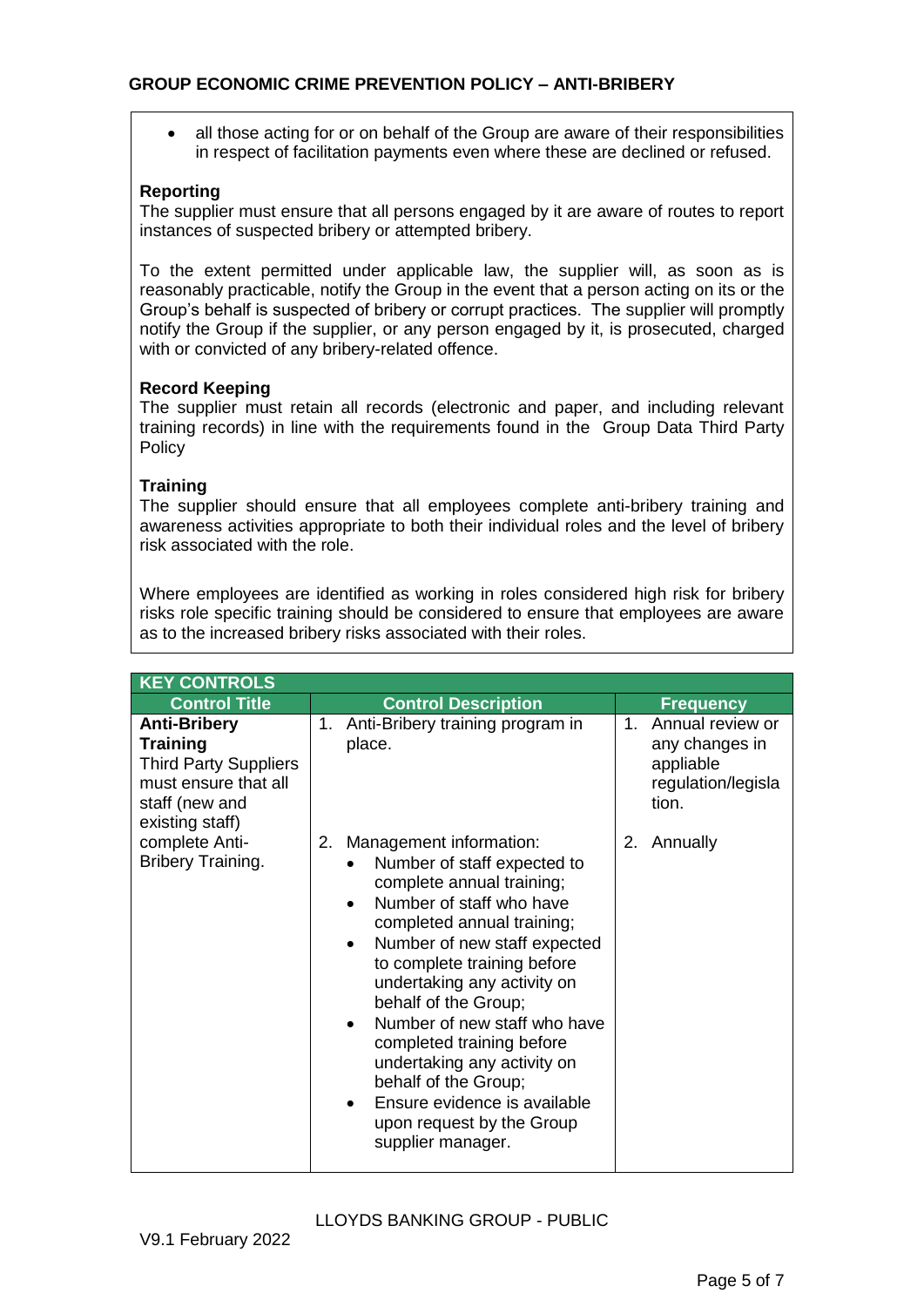| <b>Procedures to</b><br>manage incidents<br>of Bribery<br>(including<br>escalation<br>processes)<br>Third party suppliers<br>must ensure<br>procedure<br>document(s) relating<br>to bribery incidents /<br>allegations /<br>suspicions are<br>documented.                            | The document must include:<br>The procedure owner;<br>Details of the processes for<br>reporting / escalation; and<br>How potential incidents of<br>$\bullet$<br>bribery are monitored.                                                                                                                                                                                                                                               | Annual  |
|--------------------------------------------------------------------------------------------------------------------------------------------------------------------------------------------------------------------------------------------------------------------------------------|--------------------------------------------------------------------------------------------------------------------------------------------------------------------------------------------------------------------------------------------------------------------------------------------------------------------------------------------------------------------------------------------------------------------------------------|---------|
| <b>Anti-Bribery</b><br><b>Reporting</b><br>Third party suppliers<br>must ensure key<br>management<br>information is<br>submitted to the<br>Group via the<br>supplier's usual<br>Group contact; the<br>information provided<br>is accurate, timely<br>and approved for<br>submission. | Key management information<br>includes, but is not limited to,<br>information in respect of:<br>Training;<br>GEH;<br><b>Charitable Donations;</b><br>$\bullet$<br><b>Political Donations;</b><br>$\bullet$<br>Facilitation Payments; and<br>High risk third parties.                                                                                                                                                                 | Monthly |
| <b>Documented Anti-</b><br><b>Bribery Policies</b><br>and Procedures<br>Third party suppliers<br>must have<br>documented policies,<br>procedures and<br>controls in place to<br>mitigate the risk of<br>bribery.<br>This must include a<br>regular anti-bribery<br>risk assessment.  | Have Anti-Bribery policies,<br>1.<br>procedures and controls<br>documented.<br>Shared with the Group's supplier<br>2.<br>manager on request.<br>3.<br>Ensure Anti-Bribery policy,<br>procedure and control<br>documentation are reviewed and<br>approved within last 12 months.<br>Ensure evidence of completed<br>4.<br>and documented anti-bribery risk<br>assessment is available upon<br>request from Group supplier<br>manager. | Annual  |
| <b>Risk Assessment</b><br>and Due Diligence<br>on 4 <sup>th</sup> Parties<br>Where a third-party<br>supplier utilises<br>either individuals and<br>incorporated /<br>unincorporated                                                                                                  | A documented risk assessment is<br>1.<br>in place prior to commencement<br>of due diligence;<br>2.<br>Outcome of due diligence<br>undertaken is documented,<br>ensuring this is proportionate to<br>the outcome of the risk<br>assessment and includes<br>additional checks which are                                                                                                                                                | Annual  |